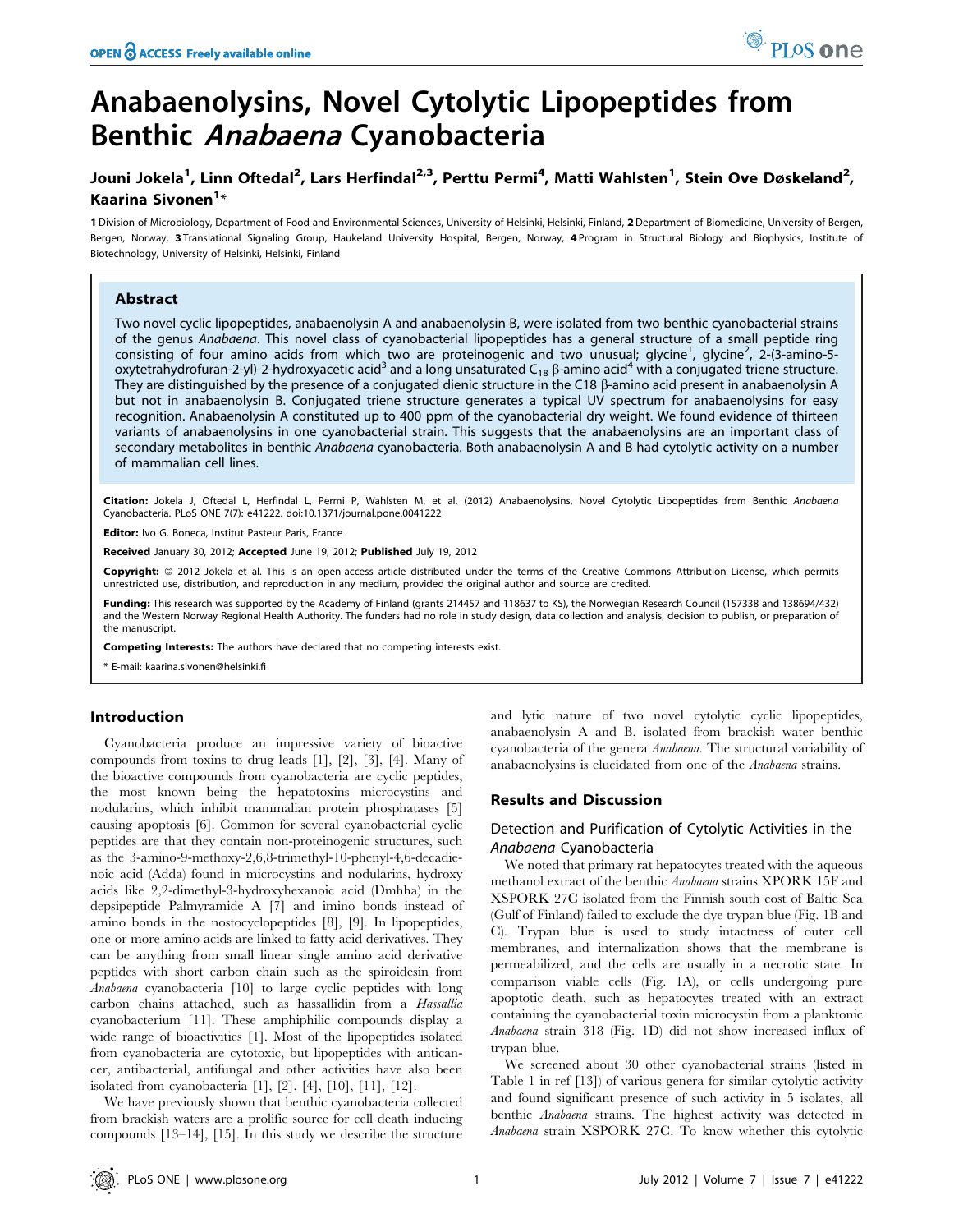

Figure 1. Bioassay-guided isolation of the cytolytic compounds anabaenolysin A (1) and B (2) from Anabaena sp. A-D: Extracts of Anabaena strains caused an influx of trypan blue into primary rat hepatocytes. Photomicrographs of rat hepatocytes incubated with solvent (A), aqueous methanol extracts of Anabaena strain XPORK 15F (B), XSPORK 27C (C) or a planktonic microcystin-containing Anabaena strain 318 (D), in the presence of the viability stain trypan blue. E and F: HPLC chromatogram of the bioactive solid phase extracts from XPORK 15F (E) and XSPORK 27C (F). Peaks were collected and tested for cytotoxicity on IPC-81 leukemia cells and all the cell death inducing activity eluted at 9.19 min (E) or 11.92 min (F). The inserts in (E) and (F) show absorbance spectra of 1 and 2. Scale bar in A–D represents 20  $\mu$ m. doi:10.1371/journal.pone.0041222.g001

activity could originate from a new type of toxins the substances responsible for the activity were purified from Anabaena strains XPORK 15F and XSPORK 27C. HPLC chromatograms of the solid phase extracts are presented in Fig. 1E and F. The absorbance spectra of the purified cytolytic compounds (HPLC peaks containing the activity) from XPORK 15F and XSPORK 27C were similar between 250 and 300 nm, but differed at the region from 200 nm to 250 nm (inserts in Fig. 1E, F). This suggests that these cytolytic activities from strains XPORK 15F and XSPORK 27C were associated with two distinct, but probably related, molecules, and were termed anabaenolysin A (1) and B  $(2)$ , respectively (Fig. 2).

# Anabaenolysin A (1) is a Novel Cyclic Lipopeptide with a Lactone Moiety and an Unsaturated C18 Hydrocarbon Chain

In the ion trap mass spectrometer 1 formed intense mono- (m/z 559 [M+H]<sup>+</sup> and m/z 581 [M+Na]<sup>+</sup>), di- (m/z 1117 [2M+H]<sup>+</sup> and  $m/z$  1139  $[2M+Na]^+$  and also trimeric  $(m/z)$  1697  $[3M+Na]^+$ ) ions.

The <sup>1</sup>H NMR spectrum of **1** in DMSO- $d_6$  revealed four amide (2<sup>o</sup>) type proton signals (two doublets and two double doublets) at  $\delta$ 8.68,  $\delta$  8.13,  $\delta$  7.58 and  $\delta$  7.54 (Fig. S1). <sup>15</sup>N HSQC connected these protons directly to  $2^{\circ}$ -amide type nitrogens (Fig. S2).

In <sup>1</sup>H-<sup>1</sup>H TOCSY amide proton  $\delta$  7.58 (dd, NH<sup>GlyI</sup>) formed a spin system with protons  $\delta$  3.33 (H2<sup>GlyI</sup>) and  $\delta$  3.80 (H2<sup>GlyI</sup>) and amide proton  $\delta$  8.68 (dd, NH<sup>GlyII</sup>) with protons  $\delta$  3.55 (H2<sup>GlyII</sup>) and  $\delta$  3.82 (H2<sup>,GlyII</sup>). The two pairs of 2,2' protons were geminal based primarily on the coupling constants (Fig. S2, Table 1, Table S1) and on the correlations in the <sup>13</sup>C HSQC (Fig. S3) spectrum although  $H2^{GlyI}$  and  $H2^{GlyII}$  correlations to the carbon signals  $\delta$ 42.3 ( $\text{C2}^{\text{GlyI}}$ ) and  $\delta$  42.6 ( $\text{C2}^{\text{GlyII}}$ ) were not clearly resolved. <sup>13</sup>C HMBC connected NH<sup>GlyI</sup> and NH<sup>GlyII</sup> to carbonyl carbons  $\delta$ 168.2 ( $CO^{GlyI}$ ) and  $\delta$  169.0 ( $CO^{GlyI}$ ), respectively (Fig. S4). All this data showed that 1 contains two glycine residues.

In the AOFHA substructure of  $1$ <sup> $1$ </sup>H<sup>-1</sup>H TOCSY spectrum showed proton  $\delta$  8.13 (3\*-NH) correlation to protons  $\delta$  2.24 (4\*),  $\delta$ 2.72 (4\*'),  $\delta$  4.40 (3\*) and  $\delta$  4.54 (2\*) from which H2\* further correlated to protons  $\delta$  4.20 (2) and  $\delta$  5.84 (2-OH) completing the spin system (Fig. S5). <sup>1</sup>H-<sup>1</sup>H COSY connected 3\*-NH to a methine proton 3\* and it was further connected to H2\* and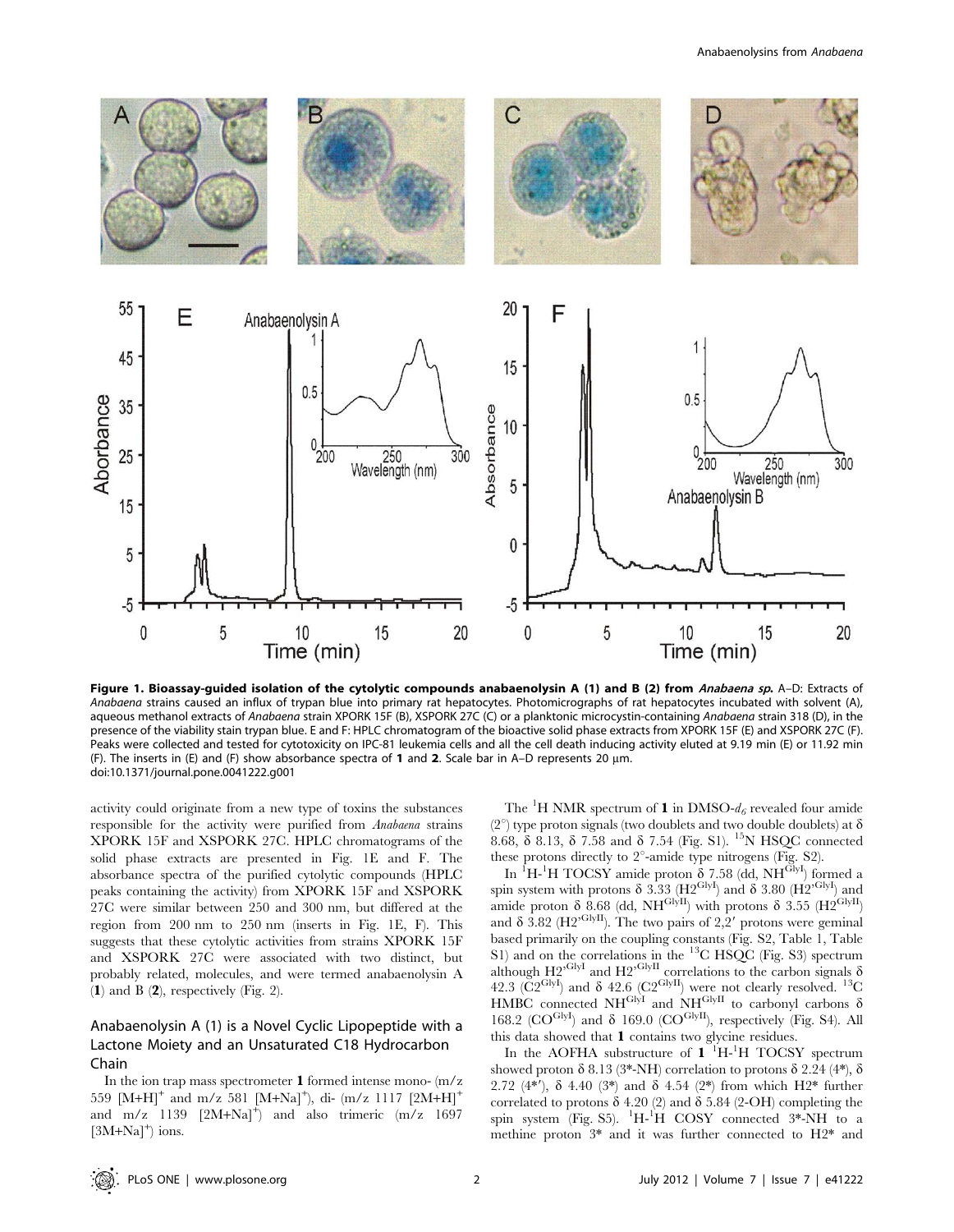Table 1. <sup>1</sup>H, <sup>13</sup>C and <sup>15</sup>N NMR spectral data for anabaenolysin A and B in  $[D_6]$ DMSO.

|              |                |                            | Anabaenolysin A                   | в     | Anabaenolysin |  |
|--------------|----------------|----------------------------|-----------------------------------|-------|---------------|--|
| Substructure | C/H<br>no      | $\delta C/\delta$ Na       | $\delta$ H, mult., J (Hz)b        | δC    | δHb           |  |
| Gly I        | CO             | 168.2                      |                                   | 169.6 |               |  |
|              | $\overline{2}$ | 42.3                       | 3.33, dd (3.7, 15.3)              | 43.5  | 3.35          |  |
|              | 2'             |                            | 3.80, dd (6.7, 15.3)              |       | 3.85          |  |
|              | <b>NH</b>      | $-268.5$                   | 7.58, dd (3.7, 6.7)               |       | 7.70          |  |
| Gly II       | CO             | 169.0                      |                                   | 170.4 |               |  |
|              | $\overline{2}$ | 42.6                       | 3.55                              | 43.3  | 3.55          |  |
|              | 2'             |                            | 3.82, dd (6.9, 15.7)              |       | 3.88          |  |
|              | NH             | $-263.9$                   | 8.68, dd (4.7, 6.9)               |       | 8.77          |  |
| AOFHA        | CO             | 170.4                      |                                   | 171.3 |               |  |
|              | $2-OH$         |                            | 5.84, d (5.2)                     |       | 5.82          |  |
|              | 2              | 70.4                       | 4.20, dd (5.2)                    | 71.6  | 4.26          |  |
|              | $2^*$          | 84.9                       | 4.54, dd                          | 86.4  | 4.62          |  |
|              | $3^*$          | 44.5                       | 4.40, dddd (3.0, 3.0,<br>7.3, 9.9 | 45.7  | 4.47          |  |
|              |                | $3^{\degree}$ -NH $-252.2$ | 8.13, d(7.3)                      |       | 8.27          |  |
|              | $4^*$          | 35.4                       | 2.24, dd (3.0, 17.8)              | 36.3  | 2.28          |  |
|              | $4^{\ast}$ ,'  |                            | 2.72, dd (9.9, 17.8)              |       | 2.77          |  |
|              |                | 5 <sup>-</sup> CO 175.6    |                                   | 175.1 |               |  |
| ΑΗΟΡΑ/ΑΗΟΤΑ  | CO             | 171.9                      |                                   | 172.4 |               |  |
|              | 2              | 71.1                       | 3.73, dd (2.1, 5,49)              | 72.3  | 3.79          |  |
|              | $2-OH$         |                            | 5.57                              |       |               |  |
|              | 3              | 51.1                       | 3.93, m (2.1, 8.8)                | 52.7  | 3.99          |  |
|              | 3-NH           | $-256.1$                   | 7.54, d (8.8)                     |       | 7.60          |  |
|              | 4              | 32.6                       | 2.16                              | 33.9  | 2.20          |  |
|              | 4'             |                            | 2.30                              |       | 2.31          |  |
|              | 5              | 129.9                      | 5.55                              | 131.1 | 5.58          |  |
|              | 6              | 132.1                      | 6.07                              | 130.8 | 6.07          |  |
|              | 7              | 130.5                      | 6.07                              | 131.9 | 6.07          |  |
|              | 8              | 131.2                      | 6.06                              | 133.0 | 6.11          |  |
|              | 9              | 130.5                      | 6.03                              | 130.2 | 6.07          |  |
|              | 10             | 133.4                      | 5.64, dt (14.0)                   | 139.8 | 5.79          |  |
|              | 11             | 31.6                       | 2.10                              | 33.1  | 2.05          |  |
|              | 12             | 31.3                       | 2.08                              | 33.1  | 2.05          |  |
|              | 13             | 130.9                      | 5.51, m (6.4, 14)                 | 131.1 | 5.58          |  |
|              | 14             | 130.6                      | 5.96                              | 135.9 | 5.68          |  |
|              | 15             | 129.0                      | 5.94                              | 33.1  | 2.05          |  |
|              | 16             | 133.7                      | 5.57                              | 33.0  | 1.35          |  |
|              | 17             | 24.5                       | 1.98, dq (7,3)                    | 23.0  | 1.27          |  |
|              | 18             | 13.2                       | $0.91$ , t $(7.3)$                | 14.2  | 0.87          |  |

Atom numbering is presented in Figure 2.

Numbering starts at the carboxyl carbon. AOFHA side chain numbers are marked with  $*$ 

<sup>a</sup>Relative to NO<sup>3-</sup>, <sup>b</sup><sub>o</sub>H relative to TMS and J values of AHOPA methine protons 5…16 between 13…15 Hz measured from HSQC. AOFHA = 2-(3-amino-5 oxotetrahydrofuran-2-yl)-2-hydroxyacetic acid. AHOPA = (5E,7E,9E,13E,15E)-3 amino-2-hydroxyoctadeca-5,7,9,13,15-pentaenoic acid. AHOTA = (5E,7E,9E,13E)-3-amino-2-hydroxyoctadeca-5,7,9,15-tetraenoic acid. doi:10.1371/journal.pone.0041222.t001

geminal protons  $4^*$  and  $4^{*'}$  (Fig. S6). Both geminal protons  $4^*,4^{*'}$ and proton  $2^*$  were connected to a carbonyl carbon  $\delta$  175.6 (5<sup>\*</sup>-CO) (Fig. S4). Proton 2\* was bonded to a carbon which shift value 84.9 ppm indicated direct bond to a heteroatom, preferably oxygen. Build up of a  $\gamma$ -lactone structure by bonding of the heteroatom to the aforementioned 5\* carbonyl carbon explains the <sup>13</sup>C HMBC correlation between proton  $2^*$  and  $5^*$ -CO (Fig. S4). H-<sup>1</sup>H COSY further connected 2<sup>\*</sup> to a proton 2 that was bonded to a 70.4 ppm carbon atom (C2) indicating again direct bond to a heteroatom, preferably oxygen. As <sup>1</sup>H-<sup>1</sup>H COSY linked proton 2 to a proton  $\delta$  5.84 (2-OH) which did not have a signal in <sup>13</sup>C- or <sup>15</sup>N HSQC it indicated a presence of a hydroxyl group. <sup>13</sup>C HMBC correlation of protons 2 and 2-OH with carbonyl carbon  $\delta$ 170.4 completed this substructure (Fig. S4). The above analysis led to a 2-(3-amino-5-oxytetrahydrofuran-2-yl)-2-hydroxyacetic acid (AOFHA) structure. Identical structure with matching carbon shifts has been described from another natural compound, amicoumacin C, which showed antibacterial activity against Staphylococcus strains [16].

In the AHOPAsubstructure <sup>1</sup>H-<sup>1</sup>H COSY connected amide proton  $\delta$  7.54 (3-NH) to a methine proton  $\delta$  3.93 (H3), which was further linked to three protons  $\delta$  3.73 (H2),  $\delta$  2.16 (H4) and  $\delta$  2.30  $(H4')$  (Fig. S7). As H2 was bonded to a  $\delta$  71.1 carbon and coupled in  ${}^{1}H-{}^{1}H$  COSY to a proton  $\delta$  5.57 (2-OH) which lacked a signal in <sup>13</sup>C- or <sup>15</sup>N HSQC, thus substructure probably contained a hydroxyl in C2. In <sup>13</sup>C HMBC H2 had a correlation with carbonyl carbon  $\delta$  171.9 (Fig. S4), which formed the carboxyl terminal of this substructure. Hydrocarbon chain elongation from the methine proton H3 to H6 and from H9 to methyl protons H18 was clearly seen in <sup>1</sup>H-<sup>1</sup>H COSY (Fig. S7 and S8). Chemical shifts of methine groups CH13, 14, 15 and 16 (Table 1) showed the presence of a conjugated diene structure. Together with signals  $\delta$ 31.3 (C12) and  $\delta$  24.5 (C17), when compared to experimental and calculated signals from [17], the conjugated diene configuration was assigned as all-trans (EE). Examination of <sup>1</sup>H-<sup>1</sup>H COSY together with  $^{13}C$  HSQC (Fig. S9) revealed that the crowded region from  $\delta_H$  6 to 6.1 contained the signals from H7 and 8 and crosspeaks almost fused to the diagonal. <sup>1</sup>H-<sup>1</sup>H COSY and <sup>13</sup>C HMBC connected CH7 and 8 together with CH 5, 6, 9 and 10 to a conjugated triene structure. Overlapping olefinic signals hindered the calculation of J values except in case of H10 that showed double triplet with a coupling constant of 14 Hz, which is typical for E double bond configuration. By comparing  $\delta_{\text{CH}}$  signals of CH5...CH10 and  $\delta_{\rm C}$  signals of C4 and C11 with experimental and calculated signals from [17] and by taking into account the slight effect of electronegative nitrogen in  $\beta$  position to CH5, triene configuration was assigned as all-trans (EEE). Weak <sup>1</sup>H NMR signals on the range from  $\delta$  5.0 to  $\delta$  5.4 and  $\delta$  6.2 to  $\delta$  6.5 could indicate variability in the double bond configuration. Altogether the aforementioned assignments led to a long chain polyunsaturated fatty acid structure, (5E,7E,9E,13E,15E)-3-amino-2-hydroxyoctadeca-5,7,9,13,15-pentaenoic acid (AHOPA). However, at this stage the stereochemistry of 1 at the five stereogenic centers (C-2, C-2\*, C-3\* in AOFHA; C-2 and C-3 in AHOPA) remained unassigned. COSY correlations of all subunits are summarized together with the HMBC correlations which link the subunits together in Fig. S10. Carbonyl region HMBC correlations important for subunit assembly are presented in Fig. S4 and all correlations are summarized in Table S1. Subunit assembly was possible without NOESY correlations.

To confirm the presence of glycine, a hydrolysate of 1 was analyzed with LC-MS after Marfey derivatization. From the UV (340 nm) chromatogram a peak corresponding to the Marfey derivative of glycine was identified (Fig. S11). Retention time, MS,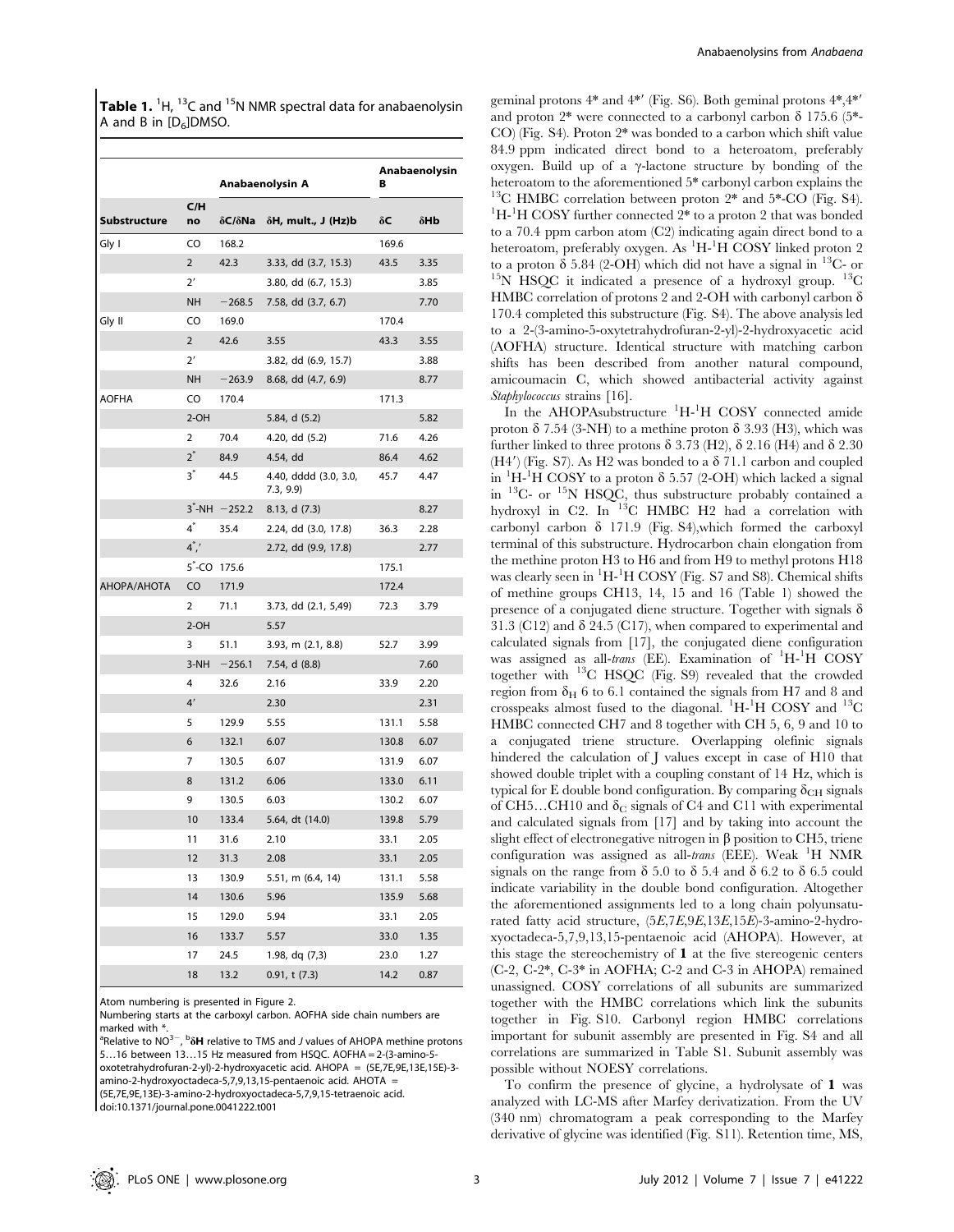

Figure 2. The structure of anabaenolysin A (1) and B (2)with the main ( $\sim$ 65%) and minor ( $\sim$ 5 and  $\sim$ 30%) variants. AOFHA = 2-(3amino-5-oxotetrahydrofuran-2-yl)-2-hydroxyacetic acid. AHOPA = (5E,7E,9E,13E,15E)-3-amino-2-hydroxyoctadeca-5,7,9,13,15-pentaenoic acid. AHOTA = (5E,7E,9E,13E)-3-amino-2-hydroxyoctadeca-5,7,9,15-tetraenoic acid. doi:10.1371/journal.pone.0041222.g002

MS<sup>2</sup> and MS<sup>3</sup> spectra were identical with reference FDAAglycine. In addition, two masses of 175 Da and 193 Da were found, corresponding to the AOFHA with closed and open lactone ring structure (Fig. S11, Fig. 2).

The structure of 1 was studied with additional methods to ensure the structure assigned from NMR signals. The UV spectrum of 1 (Fig. 1E, insert) confirmed the presence of di-and tri- conjugated double bond structures in the molecule. Local  $\lambda_{\text{max}}$ at 228 nm (H<sub>2</sub>O/MeOH) is consistent with the well known  $\lambda_{\text{max}}$ at 227 nm of  $(2E, 4E)$ -hexa-2,4-diene. The UV spectrum of 1 contained also an absorption pattern characteristic for conjugated trienes. This pattern with  $\lambda_{\text{max}}$  at 262, 271 and 282 was practically identical with the pattern of  $(5, 7, 7E, 9E, 14, 7)$ -icosa-5, 7, 9, 14tetranoic acid [18]. This double bond structure was in accordance with the AHOPA structure assigned from NMR studies.

The IR spectrum of 1 showed 1768  $\text{cm}^{-1}$  signal coincident with  $C = O$  stretch of a 5 membered lactone structure, strong amide I bands at 1,657 cm<sup>-1</sup> (C = O), 1,531 cm<sup>-1</sup> (2<sup>o</sup> amide, C = O) and  $995 \text{ cm}^{-1}$  coincident with trans triene double bond.

The presence of two hydroxyl groups in the structure of 1, one in AOFHA and another in AHOPA, was confirmed with 2-fluoro-1-methylpyridinium  $p$ -toluene sulfonate (FMP), which specifically reacts with the hydroxyl groups (Fig. S12). FMP reacted with 1 and formed two different mono-methylpyridinium (MP) derivatives  $(m/z 650 [M+H]<sup>+</sup>; R<sub>t</sub> 32.9 min and 33.9 min; Fig. S12 C)$ and one di-MP derivative  $(m/z 371 [M+2H]^{2+}$ ;  $R_t 29.5 min$ ; Fig. S12 D and the reaction scheme). These derivatives had the specific UV spectrum and strong absorption at 270 nm (Fig. S12 B) originating from the conjugated triene structure. Product ion spectra showed the loss of the MP group (Fig. S12 F–H). These results clearly confirmed the presence of two hydroxyls in 1.

The presence and position of di- and tri-conjugated double bond structures in 1 was also studied with mass spectrometry. Compounds containing conjugated double bonds form covalent adduct when reacting with 4-methyl-1,2,4-triazoline-3,5-dione (MTAD) (Fig. S13). This MTAD adduct ion fragments on either side of the formed ring structure enabled the location of the double bonds. As expected 1 formed two different MTAD adducts  $(R_t)$ 12.2 min and 12.9 min; Fig. S13 C and the reaction scheme), which in fragmentation formed product ions m/z 387 and m/z 544 from the adduct eluting at 12.3 min (Fig. S13 D) and m/z 413 (low intensity) and m/z 518 from the adduct eluting at 12.9 min (Fig. S13 E) giving additional evidence of the 5, 7, 9, 13, 15 pentaene structure of 1.

High resolution MS m/z 559.27600  $[M+H]$ <sup>+</sup> (calculated for  $C_{28}H_{39}O_8N_4$  -0.41 ppm error) was consistent with the structure assigned from the NMR, UV, IR and amino acid analysis data.

Fragmentation of protonated 1 was studied by using low accuracy  $MS^{2-4}$  (ion trap, Fig. S14 A) and high accuracy (LTQ orbitrap) spectra together with the  $MS<sup>2</sup>$  spectrum from the <sup>15</sup>Nlabeled 1 (Fig. S14 B). All the most abundant ions could be assigned according to the presented structure of 1 with an average ion mass error less than 1 ppm (Figure 3, Table S2). Peak patterns 14 mass units apart from each other in  $MS<sup>3</sup>$  spectrum from the ion m/z 253 aptly show the unsaturated hydrocarbon chain structure of the ion and its parent amino acid AHOPA (Fig. S14 C).

In conclusion, anabaenolysin A is a novel cyclic lipopeptide with the structure glycine<sup>1</sup>, glycine<sup>2</sup>, 2-(3-amino-5-oxytetrahydrofuran-2-yl)-2-hydroxyacetic acid<sup>3,</sup>  $(5E,7E,9E,13E,15E)$ -3-amino-2-hydroxyoctadeca-5,7,9,13,15-pentaenoic  $\text{acid}^4$ .

#### Structure of Anabaenolysin B (2)

The structure of 2 (Fig. 2), as based on NMR analysis (Table 1, Table S3), was identical to that of 1 with the exception that AHOPA was replaced with (5E, 7E, 9E, 13E)-3amino-2-hydroxyoctadeca-5, 7, 9, 15-tetraenoic acid (AHOTA). The mono- and trienic AHOTA has one double bond less (15E) than the di- and trienic AHOPA. That structural difference is supported by the UV spectrum of 2, which lacks the  $\lambda_{\text{max}}$  at 228 nm (Fig. 1F, insert), typical for dienes. Without the absorption at 228 nm there is a  $\lambda_{\text{min}}$  at 222 nm. 2 and cyclic lipotripeptide sclerotiotide A with a triene structure in the side chain share common structural features and also show similar absorption behavior near the typical peptide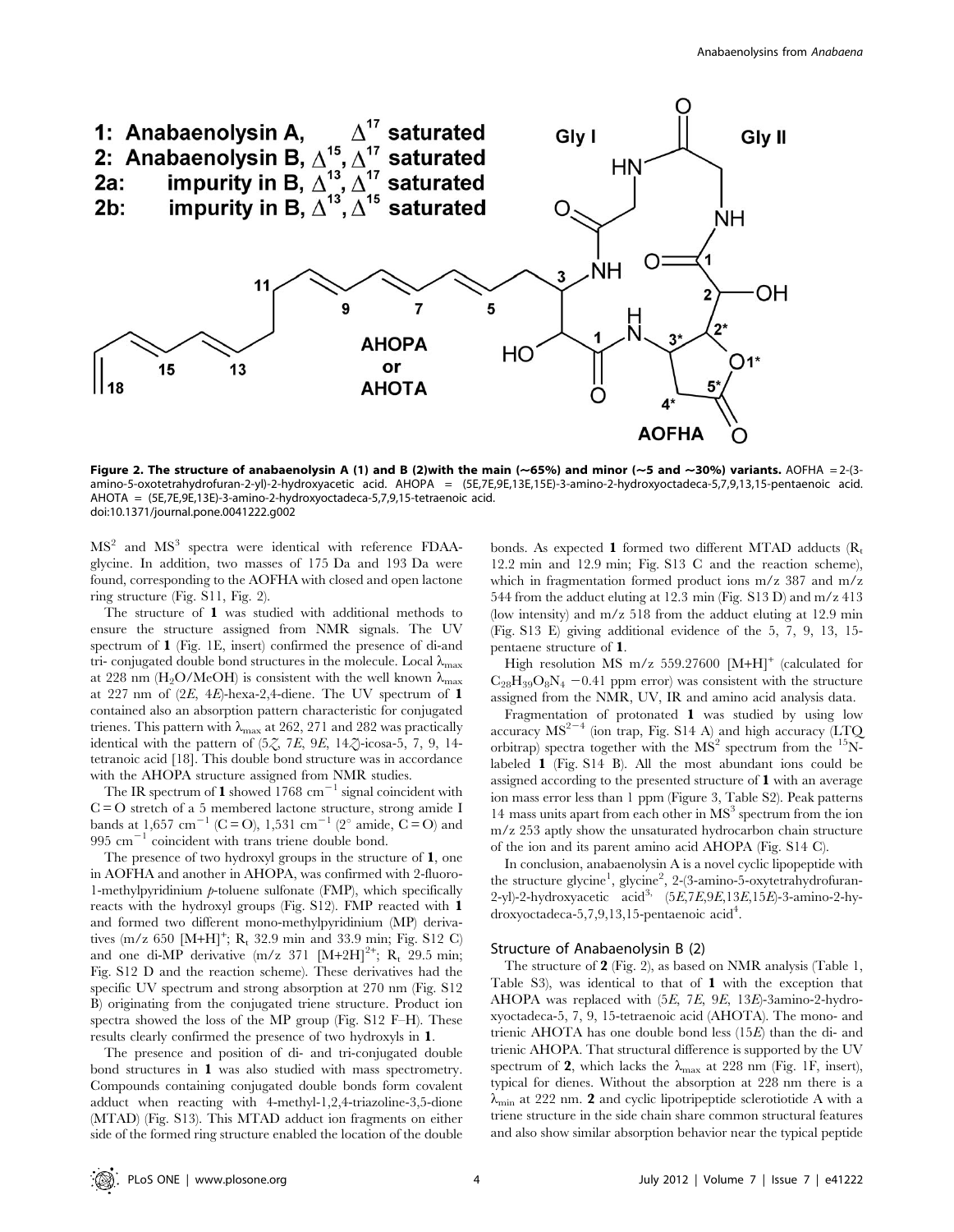

Figure 3. Product ion spectra of the protonated 1 and  $MS<sup>3</sup>$  and assignments of the main product ions. doi:10.1371/journal.pone.0041222.g003

bond absorption area at 200–220 nm [19]. Impurities 2a and 2b in the purified 2 were revealed from the NMR data. In 2a and 2b AHOTA double bond structure was different as described in Fig. 2. Anabaenolysin B thus has the structure glycine<sup>1</sup>, glycine<sup>2</sup>, 2-(3amino-5-oxytetrahydrofuran-2-yl)-2-hydroxyacetic acid<sup>3</sup>, (5E, 7E, 9E, 13E)-3amino-2-hydroxyoctadeca-5, 7, 9, 15-tetraenoic acid<sup>4</sup>.

#### Evidence for Variants of Anabaenolysins

Aided by the annotated product ion spectra of 1 and to some extent the presence of the triene specific UV absorption pattern, we found evidence for the presence of 10 anabaenolysin variants in the Anabaena strain XPORK 15F (Table 2 and S4). 1 itself accounted for about 80% of the total anabaenolysin amount, as judged by the intensity of the  $[MH]$ <sup>+</sup> signals (Table 2). Only anabaenolysin variants with 3 or more double bonds were detected so triene structure was present in all variants. The variants differed with respect to carbon chain length and the degree of unsaturation of the hydroxyamino-fatty acid (AHOPA in 1). In variant series 1, 3, 6 and 9 the chain length increased from  $C_{16}$  to  $C_{19}$ , respectively, as the most intense fragment ion representing the fatty acid moiety of the anabaenolysins (m/z 253 in 1, Table S2) increased in mass steps of 14 Da (Table S4). Another series is formed from variants 1, 2, 7 and 10 whose double bond number decreases successively from 6 to 3. This is seen from the fragment ion  $(m/z)$  253 in 1, Table S2), which mass increased in steps of 2 Da (Table S4). Variants 4 and 5 may belong to the same series since their  $[MH]$ <sup>+</sup> and retention times match exactly the mass versus retention time relationship of variants 1, 2, 7 and 10 (Table 2). Product ion spectra of variants 4 and 5 did not contain the ions characterising the carbon chain structure possibly because of the altered fragmentation at high unsaturation. Variant 8 was distinct by having an increased mass of 14 Da (potential  $\rm CH_{2}$  unit) in the ion M-FA (m/z 272; M-AHOPA in 1; Table S4).

The maximum yield of purified anabaenolysins were 3.3 mg of 1 and 2 mg of 2 per 8 g freeze-dried biomass from the strains XPORK 15F and XSPORK 27C, respectively. Extracellular anabaenolysins were not analysed during this study but later measurements performed with a new anabaenolysin variant (change in one of the glycines) found from another benthic Anabaena strain showed that only few percentage of the anabaenolysin was extracellular. Maybe the reason was just cell lysis, not active transport. Such a high abundance of one compound in an organism suggests that the anabaenolysins are important molecules for the cyanobacteria. Non-cyclic lipopeptides from Anabaena species have been shown to inhibit growth of Microcystis cyanobacteria [10]. Large cyclic lipopeptides from bacteria have reported to induce plant defence mechanisms [20]. Small cyclic lipotetrapeptides chlamydocins, trapoxins, HC-Toxin,  $Cyl-1$  and  $-2$ , WF-3161, apicidins, azumamides and microsporins have been described from fungi and their phytotoxic

bioactivities are best explained by the histone deacetylase inhibition [21]. Cyclic fungal fusaristatin lipotetrapeptides with a C20 dienoic moiety showed inhibition against lung cancer cells [22]. Cyclic fungal tripeptides aspochracin and sclerotiotides with a conjugated trienoic C8 fatty acid side chain showed antifungal activity but no cytotoxicity against HL-60 cell line [19]. Anabaenolysins being cyclic lipotetrapeptides are after all structurally considerably distinct due to the long fatty acid conjugated polyenoic moiety and the extraordinary amino acid AOFHA. It seems that the overall structure of anabaenolysins is unique which as well may lead to a characteristic bioactivity profile. The benthic Anabaena strains producing the anabaenalysins were all collected from biofilms [13]. Many organisms living in biofilms produce compounds for chemical defence [23], and this could explain the abundance of these amphiphilic, lytic compounds in our strains. However, further studies remains to conclude why the benthic Anabaena strains produce such large quantities of anabaenolysins.

# Anabaenolysin A (1) and B (2) were Cytotoxic towards Several Mammalian Cell Types and Induced Hemolysis

We next tested isolated 1 and 2 for ability to induce cell death in different mammalian cell lines (Table 3). The  $LC_{50}$  values ranged from 4.4 to 14  $\mu$ M for 1, and 3.7 to 17  $\mu$ M for 2. Although no cell type stood out as particularly sensitive or resistant, we noted that suspension cells were more sensitive towards the anabaenolysins than adherent cells. This could be because a larger proportion of

Table 2. Anabaenolysin variants found in the Anabaena strain XPORK 15F.

| Variant        |      | $R_t$ (min) $MH^+(m/z)$ RA (%) <sup>a</sup> |                |            | n in $C_n$ -FA n of DB's $^b$ |
|----------------|------|---------------------------------------------|----------------|------------|-------------------------------|
| $\overline{3}$ | 21.7 | 531                                         | 2              | $16 \cdot$ | 5                             |
| $\overline{4}$ | 21.7 | 553                                         | 1              | 18         | 8 ■                           |
| 5              | 22.4 | 555                                         | 1              | 18         | $7 \blacksquare$              |
| 6              | 22.5 | 545                                         | 1              | $17 \cdot$ | 5                             |
| 7              | 22.9 | 557                                         | $\overline{2}$ | 18         | $6 \blacksquare$              |
| 8              | 23.3 | 573                                         | $\overline{2}$ | 18         | 5                             |
| 1, Abl A       | 23.5 | 559                                         | 78             | $18 -$     | $5 \blacksquare$              |
| 2, Abl B       | 23.9 | 561                                         | 7              | 18         | $4 \blacksquare$              |
| 9              | 24.4 | 573                                         | 2              | $19 -$     | 5                             |
| 10             | 24.7 | 563                                         | 3              | 18         | 3 ■                           |

Variants form a series with 16 to 19 carbons (•) or 3 to 8 double bonds in the unsaturated hydroxyamino-fatty acid substructure of anabaenolysin  $(\blacksquare)$ . Relative abundancies (RA) calculated from the MH<sup>+</sup> signals, <sup>b</sup>Number of double bonds in FA, FA = unsaturated hydroxyamino-fatty acid, Abl = anabaenolysin. doi:10.1371/journal.pone.0041222.t002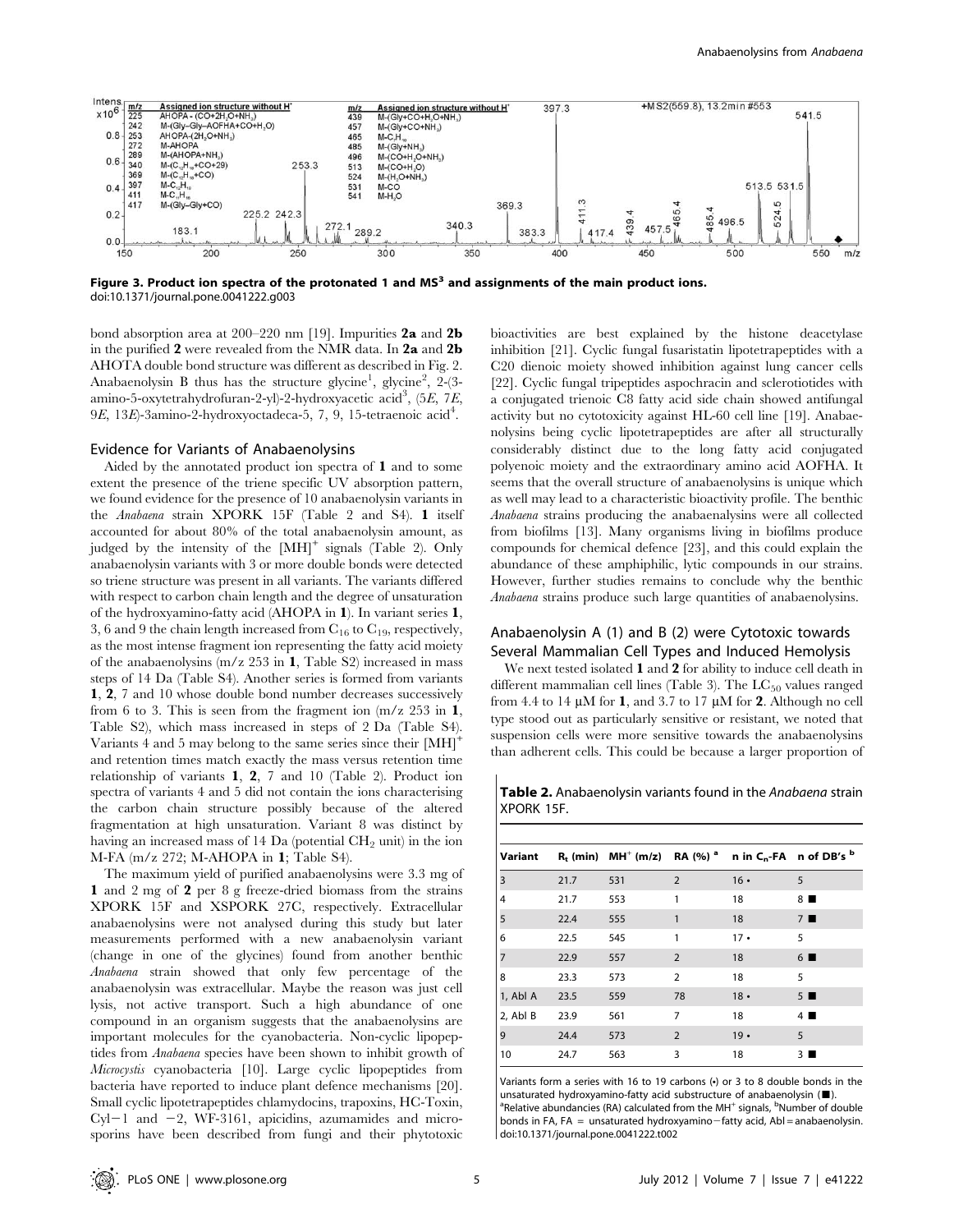the cell membrane was available for attack by the anabaenolysins in suspension cells, and suggests that the anabaenolysins attack fundamental components in the outer cell membrane. The photomicrographs in Figure 1 B and C suggested that the anabaenolysins permeabilized the outer cell membrane. We therefore tested if they could induce hemolysis in isolated erythrocytes. 1 was more potent than 2, inducing some hemolysis at  $0.25 \mu M$  (Fig. 4). This was in line with the cytotoxicity data, where anabaenolysin A had higher potency towards most cell lines (Table 3).

#### Materials and Methods

#### **Materials**

Hoechst 33342, acetonitrile (Rathburn), 4-methyl-1,2,4-triazoline-3,5-dione (MTAD), glycine, and 2-fluoro-1-methylpyridinium p-toulene sulfonate (FMP) were from Sigma-Aldrich (St. Louis, USA). Dulbeccos Modified Eagle Medium (DMEM), horse serum and fetal bovine serum were supplied by EuroClone, Milano, Italy. RPMI 1640 Medium (Gibco) was from Invitrogen, Carlsbad, USA. All other chemicals were from VWR, West Chester, USA.

#### Isolation and Cultivation of Cyanobacteria

Cyanobacteria strains XPORK 15F and XPORK 27C were isolated from the Baltic Sea coast at Porkkala, Finland (Gulf of Finland). The strains were identified as Anabaena sp. based on morphology according to [24] and sequencing of the 16S rRNA [25]. Mass cultivation, biomass collection and freeze-drying were as described in [13]. The planktonic microcystin producing Anabaena strain 318 was collected near station 39A close to

Helsinki, Finland.  $^{15}$ N-labeled 1 was obtained as described by [26], except that  $^{15}$ N-urea (98+ %  $^{15}$ N, ISOTEC, USA) was used as nitrogen source and nitrogen-free argon (with  $20.9\%$  O<sub>2</sub> and  $0.45\%$  CO<sub>2</sub>; quality 5.7; AGA Gas Ab, Sweden) was bubbled into the medium to prevent nitrogen fixation from air by the Anabaena. To maximize the degree of  $15$ N-label in 1 *Anabaena* was successively cultivated three times by inoculating new culture with the biomass from the preceding culture. The cells from the third batch were used in LC-MS analysis. Final  $^{15}N$  content in 1 was estimated to be 75%.

#### Purification of a Cytolytic Activity

Bioguided isolation of 1 and 2: Freeze-dried biomass (1.2 g) was added to 60 ml of ice-cold methanol, ultrasonicated for 10 min.



Figure 4. Hemolysis of isolated erythrocytes by different concentrations of anabaenolysin A and B. doi:10.1371/journal.pone.0041222.g004

Thereafter 40 ml of methanol was added and the suspension was extracted for two hours on ice before centrifugation at  $16000 \times g$ for 15 min at  $4^{\circ}$ C. Deionized water was added to supernatant to reach an 80/20 v/v methanol/water solution, and the solution was loaded onto a reversed phase solid phase extraction (SPE) column (Sep-Pak $V$ ac 35cc 10 g C18 cartridges, Waters, Milford, USA) and the cytolytic activity was eluted with  $100 \text{ ml } 80/20 \text{ (v/v)}$ methanol/water. The bioactive flow through and wash fractions were combined, evaporated and dissolved in 60/40 (v/v) methanol/water before HPLC chromatography (Hitachi La-Chrom; VWR, West Chester, USA with D-7000 interface, L-7150 pump, L-7400 UV detector and L-7612 degasser) using a reversed phase column  $(Kromasil@KR-100-10-C18,$  $250$  mm $\times10$ mm, EKA, Bohus, Sweden), flow rate of  $2.5$  ml/ min and mobile phase of 45/55 (v/v) water/acetonitrile.

Isolation of 1 and 2 for chemical identification: Freeze-dried biomass (2 g) was added to 30 ml of methanol and homogenised  $3\times20$  s pulses (Silentcrusher M, Heidolph Instruments, Schwabach, Germany) with cooling on ice. Alternatively 0.2 g of biomass was put into 2 ml plastic tubes together with 0.55 g of 0.5 mm

Table 3. Concentrations of anabaenolysin A and B (in  $\mu$ M) inducing cell death in 50% of the cells  $^a$ .

| <b>Cell line/Cells</b> |                   | <b>Disease/normal cells</b> | Anabaenolysin A | Anabaenolysin B |
|------------------------|-------------------|-----------------------------|-----------------|-----------------|
| Jurkat                 | b<br>$\mathsf{S}$ | T-cell lymphoma             | $4.5 \pm 0.73$  | $9.0 \pm 0.58$  |
| HL-60                  | s                 | AML                         | $5.5 \pm 0.41$  | $6.3 \pm 0.29$  |
| NB4                    | s                 | AML                         | $6.5 \pm 0.20$  | $3.7 \pm 0.12$  |
| IPC-81                 | s                 | AML                         | $10 + 0.68$     | $12 + 0.26$     |
| Ewing                  | a                 | Ewing Sarcoma               | $5.0 \pm 0.63$  | $6.1 \pm 0.37$  |
| SHSY-5Y                | a                 | Neuroblastoma               | $11 \pm 0.35$   | $13 + 0.73$     |
| HeLa                   | a                 | Adenocarcinoma              | $14 \pm 1.70$   | $17.0 \pm 0.79$ |
| U87                    | a                 | Glioblastoma/astrocytoma    | $10 + 1.20$     | $8.5 \pm 0.26$  |
| <b>NRK</b>             | a                 | Normal epithelial cells     | $11 \pm 0.31$   | $11 \pm 0.29$   |
| Primary hepatocytes    | S                 | Primary normal cells        | $4.4 \pm 0.22$  | $11 + 3.20$     |

<sup>a</sup>Values are mean of 3–5 experiments  $\pm$  SEM, <sup>b</sup>s denotes suspension and a adherent during the experiment. doi:10.1371/journal.pone.0041222.t003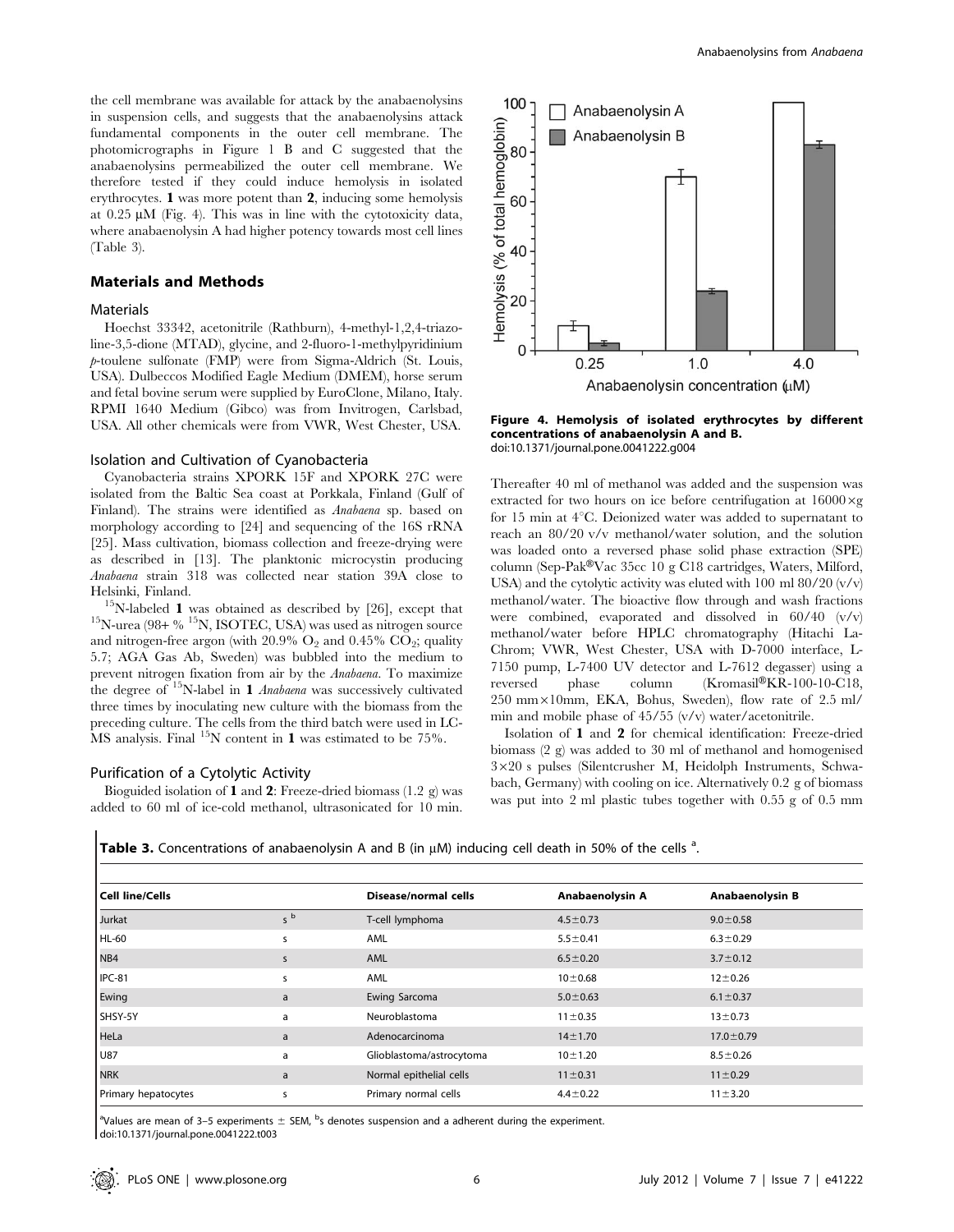glass beads (Scientific Industries Inc.) and 1 ml of MeOH. The biomass was homogenized with FastPrep (Savant Instruments)  $3\times20$  s in RT (5.0 m/s, with cooling in ice between the rounds). Extract volume corresponding to 1 g biomass was loaded onto a conditioned solid phase extraction cartridge (Strata C18-E; 50 µM, 70 Å, 5 g/ml, Phenomenex, Torrance, CA) and eluted with acetonitrile:methanol (1:1). Eluent containing the lytic activity were first concentrated, then diluted with equal volume of water and finally separated by HPLC on a Luna C18 column  $(250\times10$  mm, Phenomenex, Torrance, CA) with a Zorbax C8 guard column (Agilent, Palo Alto, USA), run in isocratic mode with acetonitrile:water [45:55 (v:v)] at a flow rate of 5 ml min<sup>-1</sup> at  $30^{\circ}$ C. The fractions with the cytolytic activity were diluted with equal volume of water and concentrated on a RP-SPE cartridge conditioned with acetonitrile/water [15:85 (v/v)] and then eluted with 10 ml 100% methanol. Effluent was evaporated, then dissolved in dimethylsulphoxide (DMSO) and re-injected into the HPLC. The collected fractions containing isolated anabaenolysins were pooled and evaporated. Anabaenolysins from the bioguided isolation was used to confirm that identical compounds were purified with this procedure.

#### Chemical Analysis

LC-MS was performed on an Aglient 1100 Series LC/MSD TRAP System HPLC (Aglient Technologies, Palo Alto, USA) with XCT Plus model ion trap mass detector. Mass spectra were acquired using electrospray ionization in positive mode.

NMR spectra were recorded in  $[D_6]$ DMSO at room temperature using a Varian Unity Inova 500 MHz NMR spectrometer for 2 and 600 MHz NMR spectrometer for 1.

IR spectra (350–4000  $\text{cm}^{-1}$ ) were recorded on a Bruker Vertex 70 FTIR spectrometer (Bruker Optics, Karlsruhe, Germany) equipped with a microplate HTS-XT accessory unit. Dissolved peptide was placed on a silicon plate, evaporated and the transmission spectrum was recorded.

1 was hydrolyzed with 6N HCl for 19 hours at  $110^{\circ}$ C and after vacuum evaporation of solvent, residue was dissolved in water. Marfey derivatization (with FDAA, Pierce) of amino acids was performed as described by [9]. Marfey derivative of commercial glycine was prepared as a reference.

1 was derivatized according to [27] with 4-methyl-1,2,4 triazoline-3,5-dione (MTAD, Sigma-Aldrich), which reacts with conjugated double bonds. The derivative was dissolved in methanol. In addition, 1 was derivatized according to [28] with 2-fluoro-1-methylpyridinium p-toulene sulfonate (FMP, Sigma-Aldrich), which reacts with alcohol groups. Both derivatives were analyzed by LC-MS as described above.

## Isolation of Primary Rat Hepatocytes, and Maintenance of Cell Lines

Primary rat hepatocytes were isolated from male Wistar rats  $(80-150 \text{ g})$  using *in vitro* collagenase perfusion [29], as previously described [30]. The rats had access to standard feed and water ad libitum, and the experiments were approved by the Norwegian Animal Research Authority and conducted according to the European Convention for the Protection of Vertebrates Used for Scientific Purposes. IPC-81 rat acute myeloid leukemia cells [31] were cultured in Dulbecco's modified Eagle's medium with 10% (v/v) heat inactivated horse serum. Human NB4 promyelocytic leukaemia cells [32] and human HL-60 leukemia cells (ATCC: CCL-240) were cultured in RPMI 1640 medium with  $10\%$  (v/v) heat inactivated fetal bovine serum. All the adherent cells (Table 3) (NRK, ATCC: CRL-6509, SHSY-5Y, ATCC: CRL-2266, HeLa, ATCC: CCL-2, U87, ATCC: HTB-14) were cultured in Dulbecco's modified Eagle's medium with 10% (v/v) heat inactivated fetal bovine serum, except from Ewing cells (gift from Francoise Besancon, INSERM, Hospital, St. Louis, Paris, France), which were cultured in RPMI 1640 medium with 10% (v/v) heat inactivated fetal bovine serum. When the cells had reached 75% confluence, they were detached by mild trypsin treatment  $(0.33 \text{ mg/ml}$  trypsin for 5 min at  $37^{\circ}$ C), washed and reseeded in fresh medium to 25% confluence. All cell lines were incubated at  $37^{\circ}$ C in a humid atmosphere of 5% CO<sub>2</sub>.

# Determination of Cytolytic Activity and Cell Death of Nucleated Cells

Hepatocytes to be assessed morphologically for cell death were handled as described in [13]. The membrane integrity of non-fixed hepatocytes was assessed by exclusion of the dye trypan blue. All suspension cell lines were centrifuged at  $160 \times g$  for 4 min, resuspended in fresh medium, and  $2 \times 10^4$  cells seeded in 0.1 ml in a 96-well tissue culture plate. The adherent cells were detached by mild trypsin treatment and seeded (5000 cells/well of Ewing, SHSY-5Y, U87, U373, and 2500 cells/well for HeLa and NRK) in a 96-well tissue culture plate the day before the experiments and the medium was renewed at the day of the experiment. After incubation with potential death inducers the cells were fixed in 2% buffered formaldehyde (pH 7.4) with 0.005 mg/ml of the DNAdye Hoechst 33342. The surface morphology was evaluated by phase-, and differential interference- microscopy, and the chromatin distribution by fluorescent microscopy.

#### Supporting Information

Figure S1  $^{-1}$ H NMR spectra of anabaenolysin A. A) low field range, B) range showing methine signals and C) whole spectrum. (PDF)

Figure S2  $\mathrm{^{1}H_{1}}$ H TOCSY and  $\mathrm{^{15}N}$  HSQC correlation of the amide protons.

(PDF)

Figure S3  $13^{\circ}$ C HSQC partial spectrum showing correlations without the RHC = CHR region. (PDF)

Figure S4  $^{-13}$ C-HMBC partial spectrum showing carbonyl region.

(PDF)

Figure S5 <sup>1</sup>H-<sup>1</sup>H TOCSY partial spectrum showing AOFHA correlations.

(PDF)

Figure S6 <sup>1</sup>H-<sup>1</sup>H COSY partial spectrum showing AOFHA correlations.

(PDF)

Figure S7 <sup>1</sup>H-<sup>1</sup>H COSY partial spectrum showing AHOPA correlations. (PDF)

Figure S8  $\mathrm{~^1H~^1H~COSY}$  partial spectra showing AHOPA correlations at the regions from  $\delta_H$  1.9 to  $\delta_H$  2.4 and  $\delta_H$ 5.4 to  $\delta_{\rm H}$  6.1. (PDF)

Figure S9  $^{-1}$ H- $^{1}$ H COSY and  $^{13}$ C HSQC partial spectra showing AHOPA correlations at the regions from  $\delta_H$  5.45 to  $\delta_H$  6.10 and from  $\delta_H$  128.5 to  $\delta_H$  134. (PDF)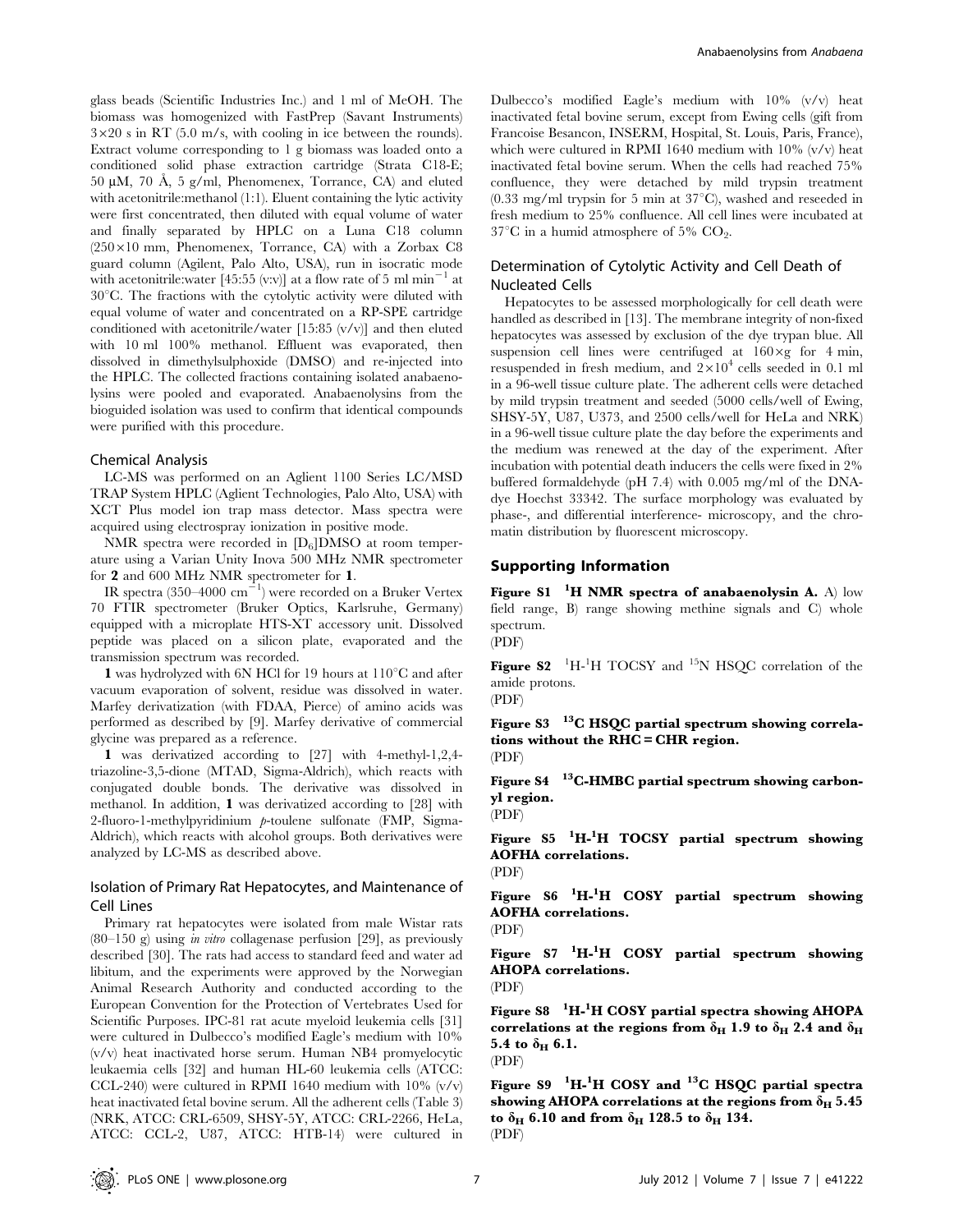Figure S10 Structure of Anabaenolysin A with COSY correlations (bold lines) linking germinal and vicinal protons together and  $^{13}$ C HMBC (arrows) correlations linking substructures to each other. (PDF)

Figure S11 UV (340 nm) chromatogram of the Marfey derivatised amino acids from the hydrolysis of anabaenolysin A. Glycine was identified by comparing the retention time and mass spectra (MS and MS<sup>n</sup>) to the FDAA-glycine prepared from commercial amino acid. 175 Da and 193 Da peaks correspond to the AOFHA structure with closed and open lactone ring structure.

#### (PDF)

Figure S12 Derivatisation of anabaenolysin A with 2 fluoro-1-methylpyridinium (FMP) and LC-MS analysis of the reaction mixture. A: Reference ion chromatogram of protonated anabaenolysin A (m/z 559, Rt 38.9 min). Chromatograms from the reaction mixture; B: UV (270 nm) chromatogram with several peaks showing coelution with anabaenolysin derivatives. C: Ion chromatogram of m/z 650 with two peaks  $(R_t)$ 32.9 min and 33.9 min) representing single charged mono-MP derivatives of anabaenolysin A. D: Ion chromatogram of m/z 371 with a peak  $(R<sub>t</sub> 29.5 min)$  representing double charged di-MP derivative of anabaenolysin A. E: Ion chromatogram of m/z 559 showing the absence of anabenolysin A in the reaction mixture. Product ion spectra from MP-anabaenolysin A derivatives. F: MS<sup>2</sup> from the double charged di-MP derivative of anabaenolysin A. G:  $MS<sup>2</sup>$  from the former eluting  $(R<sub>t</sub> 32.9 min)$  single charged mono-MP derivative of anabaenolysin A. H:  $MS<sup>2</sup>$  from the latter eluting (Rt 33.9 min) single charged mono-MP derivative of anabaenolysin A.

(PDF)

Figure S13 Derivatisation of anabaenolysin A with 4 methyl-1, 2, 4-triazoline-3,5-dione (MTAD) and LC-MS analysis of the reaction mixture. A: Reference chromatogram of protonated anabaenolysin A (m/z 559,  $R_t$  20.2 min). Chromatograms from the reaction mixture; B: Ion chromatogram of m/z 559 showing the absence of anabaenolysin A in the reaction mixture. C: Ion chromatogram of m/z 785 with two peaks  $(R_t$  12.2 min and 12.9 min) representing two different MTAD derivatives of anabaenolysin A. Product ion spectra from MTAD-anabaenolysin A derivatives; D:  $MS<sup>2</sup>$  from the former eluting (R<sub>t</sub> 12.2 min) MTAD derivative of anabaenolysin A

#### References

- 1. Burja AM, Banaigs B, Abou-Mansour E, Burgess JG, Wright PC (2001) Marine cyanobacteria – a prolific source of natural products. Tetrahedron 57: 9347– 9377.
- 2. Gademann K, Portmann C (2008) Secondary metabolites from cyanobacteria: Complex structures and powerful bioactivities. Curr Org Chem 12: 326–341.
- 3. Sivonen K, Börner T (2008) Bioactive compounds produced by cyanobacteria. In: Herrero A, Flores E, editors. The cyanobacteria. Molecular biology, genomics and evolution. Norfolk: Caister Academic Press. 159–197.
- 4. Nunnery JK, Mevers E, Gerwick WH (2010) Biologically active secondary metabolites from marine cyanobacteria. Curr Opin Biotechnol 21:787–793.
- 5. MacKintosh C, Beattie KA, Klumpp S, Cohen P, Codd GA (1990) Cyanobacterial microcystin-LR is a potent and specific inhibitor of protein phosphatases 1 and 2A from both mammals and higher plants. FEBS Lett 264(2): 187–192.
- 6. McDermott CM, Nho CW, Howard W, Holton B (1998) The cyanobacterial toxin, microcystin-LR, can induce apoptosis in a variety of cell types. Toxicon 36: 1981–1996.
- 7. Taniguchi M, Nunnery JK, Engene N, Esquenazi E, Byrum T, et al. (2010) Palmyramide A, a cyclic depsipeptide from a Palmyra atoll collection of the marine cyanobacterium Lyngbya majuscula. J Nat Prod 73(3): 393–398.

showing characteristic ions m/z 387 and m/z 544. E:  $MS<sup>2</sup>$  from the latter eluting  $(R_t 12.9 \text{ min})$  MTAD derivative of anabaenolysin A showing characteristic ions m/z 413 (low intensity) and m/z 518.

(PDF)

Figure S14 Product ion spectra  $(MS^2)$  from unlabeled (A) and  $^{15}$ N-labeled (B) anabaenolysin A and  $MS<sup>3</sup>$ spectrum of ion  $m/z$  253 (C). (PDF)

Table S1  $^1$ H,  $^{13}$ C and  $^{15}$ N NMR spectral data for anabaenolysin A (1) in DMSO-d6. (PDF)

Table S2 Product ion assignments from the fragmentation of the unlabeled and  $^{15}$ N-labeled protonated anabaenolysin A.

(PDF)

Table S3  $^1$ H,  $^{13}$ C and  $^{15}$ N NMR spectral data for anabaenolysin B (2) in DMSO-d6. (PDF)

Table S4 Anabaenolysin variants found in the Anabaena strain XPORK 15F. Identification based on UV-spectra showing the triene specific absorption pattern, ion mass  $[MH]^+$ , product ion spectra and retention time  $(R_t)$ . Product ions presented characterise the differences in the structures.

#### (PDF)

#### Acknowledgments

The authors thank Lyudmila Saari and Clara-Theresia Kumer, Department of Food and Environmental Chemistry, Helsinki for expert help in mass cultivation of cyanobacteria (LS) and measurement of extracellular anabaenolysin (CTK), Nina Lied Larsen at the Institute of Biomedicine, Bergen, for culturing and preparation of cells, and ThermoFisher Scientific for the permission to use demo data from the evaluation of the LTQ  $Orbitrap^{\text{TM}}$ .

#### Author Contributions

Conceived and designed the experiments: JJ LO LH SOD KS. Performed the experiments: JJ LO LH PP MW. Analyzed the data: JJ LO LH. Contributed reagents/materials/analysis tools: SOD KS. Wrote the paper: JJ LO LH SOD KS.

- 8. Golakoti T, Yoshida WY, Chaganty S, Moore RE (2001) Isolation and structure determination of nostocyclopeptides A1 and A2 from the terrestrial cyanobacterium Nostoc sp. ATCC53789. J Nat Prod 64(1): 54–59.
- 9. Jokela J, Herfindal L, Wahlsten M, Permi P, Selheim F, et al. (2010) A novel cyanobacterial nostocyclopeptide is a potent antitoxin against microcystins. ChemBioChem 11: 1594–1599.
- 10. Kaya K, Mahakhant A, Keovara L, Sano T, Kubo T, et al. (2002) Spiroidesin, a novel lipopeptide from the cyanobacterium Anabaena spiroides that inhibits cell growth of the cyanobacterium Microcystis aeruginosa. J Nat Prod 65: 920–921.
- 11. Neuhof T, Schmieder P, Preussel K, Dieckmann R, Pham H, et al. (2005) Hassallidin A, a glycosylated lipopeptide with antifungal activity from the cyanobacterium Hassallia sp. J Nat Prod 68: 695–700.
- 12. Sano T, Takagi H, Morrison LF, Metcalf JS, Codd GA, et al. (2005) Leucine aminopeptidase M inhibitors, cyanostatin A and B, isolated from cyanobacterial water blooms in Scotland. Phytochemistry 66: 543–548.
- 13. Herfindal L, Oftedal L, Selheim F, Wahlsten M, Sivonen K, et al. (2005) A high proportion of Baltic Sea benthic cyanobacterial isolates contain apoptogens able to induce rapid death of isolated rat hepatocytes. Toxicon 46: 252–260.
- 14. Surakka A, Sihvonen LM, Lehtimäki JM, Wahlsten M, Vuorela P, et al. (2005) Benthic cyanobacteria from the Baltic Sea contain cytotoxic Anabaena, Nodularia and Nostoc strains and an apoptosis inducing Phormidium strain. Environ Toxicol 20: 285–292.